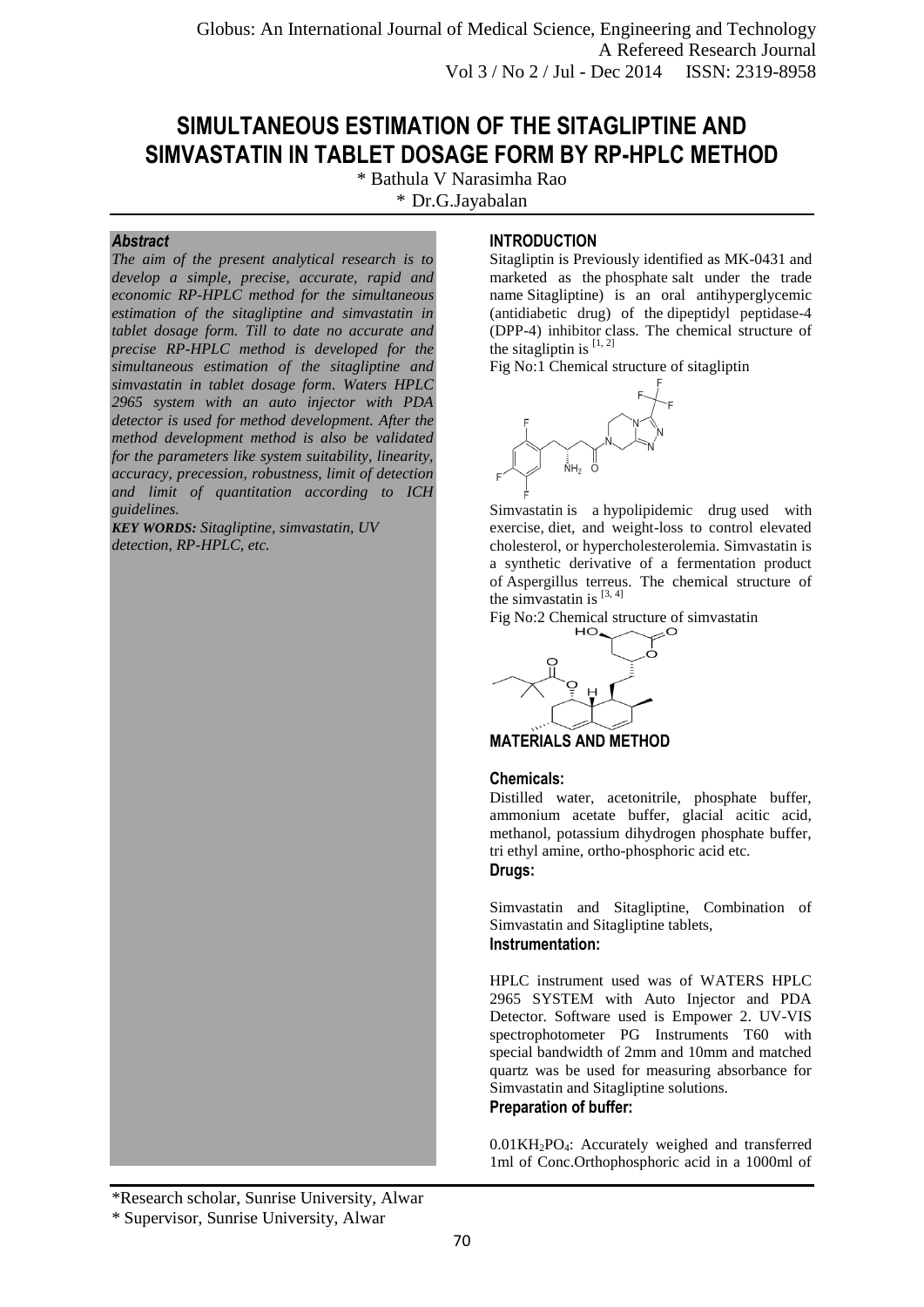Volumetric flask add about 900ml of milli-Q water added and degas to sonicate and finally make up the volume with water then added 0.5ml of Triethylamine then PH adjusted to 3.0 with dil. ortho phosphoric acid solution.

## **Standard Preparation:**

Accurately Weighed and transferred 10mg of sitagliptin and 4mg of simavastatin working Standards into a 10 ml clean dry volumetric flask, add 7ml of diluents , sonicated for 5 minutes and make up to the final volume with diluents.

## **Sample Preparation:**

5 tablets were weighed and calculate the average weight of each tablet then the weight equivalent to 5 tablets was transferred into a 100 mL volumetric flask, 70mL of diluent added and sonicated for 25 min, further the volume made up with diluent and filtered. From the filtered solution 0.2ml was pipette out into a 10 ml volumetric flask and made upto 10ml with diluent.

Optimized chromatographic conditions:

| Column Used<br>$5\mu$ )                | : BDS (150mm 4.6mm,    |
|----------------------------------------|------------------------|
| Buffer used                            | : $0.1\%$ OPA          |
| Mobile phase<br>(35:65)                | : Buffer: Acetonitrile |
| Flow rate                              | :1ml/min               |
| Diluent<br>Water: Acetonitrile (50:50) |                        |
| Wavelength<br>Temperature              | : 211<br>: 30°C        |

Injection Volume : 10µ1 **Assay:**

Standard preparations are made from the API and Sample Preparations are from Formulation. Both sample and standards are injected six homogeneous samples. Drug in the formulation was estimated by taking the standard as the reference. **Method Validation**

#### **System suitability:**

10 µL of the standard solution was injected into the chromatographic system and chromatogram was recorded.

## **Linearity:**

Linearity solutions are prepared such that 0.25ml, 0.5ml, 0.75ml, 1ml, 1.25ml, 1.5ml from the Stock

solutions of simvastatin and sitagliptine are taken in to 6 different volumetric flasks and diluted to 10ml with diluents to get 10ppm, 20ppm, 30ppm, 40ppm, 50ppm, 60ppm of simvastatin and 25ppm, 50ppm, 75ppm, 100ppm, 125ppm, 150ppm of sitagliptine.

## **Accuracy:**

50%: 5 tablets were weighed and calculate the average weight of each tablet then powder weight of 1250mg was transferred into a 100mL volumetric flask, 7mL of diluent added and sonicated for 25 min, further the volume made up with diluent and filtered. From the filtered solution 0.2ml was pipette out into a 10 ml volumetric flask and made up to 10ml with diluent.

100%: 5 tablets were weighed and calculate the average weight of each tablet then powder weight of 2500mg was transferred into a 100mL volumetric flask, 7mL of diluent added and sonicated for 25 min, further the volume made up with diluent and filtered. From the filtered solution 0.2ml was pipette out into a 10 ml volumetric flask and made up to 10ml with diluent.

150%: 5 tablets were weighed and calculate the average weight of each tablet then powder weight of 3750mg was transferred into a 100mL volumetric flask, 7mL of diluent added and sonicated for 25 min, further the volume made up with diluent and filtered. From the filtered solution 0.2ml was pipette out into a 10 ml volumetric flask and made up to 10ml with diluent.

## **Precision:**

#### **Sample Preparation:**

5 tablets were weighed and calculate the average weight of each tablet then the weight equivalent to 5 tablets was transferred into a 100 mL volumetric flask, 70mL of diluent added and sonicated for 25 min, further the volume made up with diluent and filtered. From the filtered solution 0.2ml was pipette out into a 10 ml volumetric flask and made upto 10ml with diluent.

## **Robustness:**

Small deliberate changes in method like Flow rate, mobile phase ratio, and temperature are made but there were no recognized change in the result and are within range as per ICH Guide lines. **LOD:**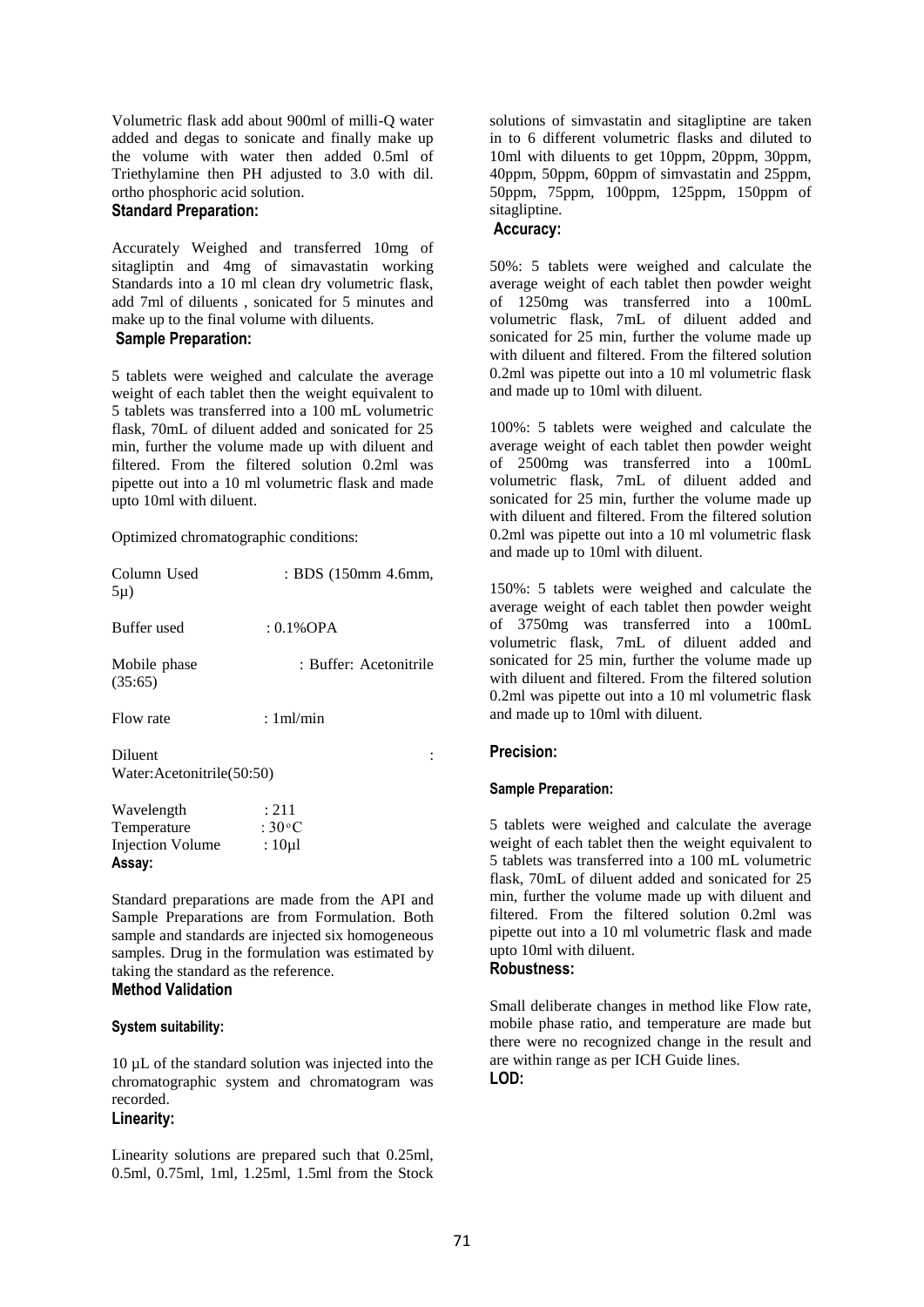Limit of detection was calculated by intercept method.

## **LOQ:**

Limit of Quantification was calculated by intercept method.

## **RESULTS**



Fig No:4 Assay of Tablet chromatogram of Sitagliptine and Simvastatin



**System Suitability:**

Table No: 2 Data of System Suitability

| Property       | Sitagl            | Simvastatin   |  |
|----------------|-------------------|---------------|--|
|                | iptine            |               |  |
| Retention      | $2.3 \pm 0.3$ min | $3.4 \pm 0.3$ |  |
| time $(tR)$    |                   | min           |  |
| Theoretical    | $5230 \pm$        | $9165 +$      |  |
| plates (N)     | 163.48            | 163.48        |  |
| Tailing factor | $0.99 +$          | $1.06 \pm$    |  |
|                | 0.117             | 0.117         |  |
| Resolution     | 7.58              |               |  |

Fig No: 5 Chromatogram of blank



Fig No: 6 Typical chromatogram of sitagliptine and simvastatin



**Linearity:**



|                |               | S. Concent       |              | Response Concentratio | Respon  |          |         |
|----------------|---------------|------------------|--------------|-----------------------|---------|----------|---------|
| $\rm No$       |               | ration           |              | n                     | ce      |          |         |
|                |               | Sitagliptin      |              | Simvastatin           |         |          |         |
|                |               | e                |              | $(\mu g/ml)$          |         |          |         |
| 1              |               | $\boldsymbol{0}$ | 0            | 0                     |         | $\theta$ |         |
| $\overline{c}$ |               | 25               | 384185       | 10                    |         | 220290   |         |
| $\overline{3}$ |               | 50               | 770146       | 20                    |         | 445414   |         |
| 4              |               | 75               | 1170146      | 30                    |         | 662012   |         |
| 5              |               | 100              | 1532394      | 40                    |         | 862023   |         |
| 6              |               | 125              | 1878928      | 50                    |         | 1083943  |         |
| 7              |               | 150              | 2335221      | 60                    |         | 1308880  |         |
|                |               |                  |              |                       |         |          |         |
| S.             |               |                  | Sitagliptine | Simvastatin           |         | Fig      |         |
| No.            |               |                  | %Assay       | %Assay                |         | No:7     |         |
|                | 1             |                  | 101.57       | 98.77                 |         | Calibr   |         |
|                | $\frac{2}{3}$ |                  | 99.76        | 99.36                 |         | ation    |         |
|                |               |                  | 99.38        | 100.59                |         | curve    |         |
| $\overline{4}$ |               |                  | 99.49        | 100.91                |         | of       |         |
|                | 5             |                  | 100.34       | 99.37                 | sitagli |          |         |
|                | $\sqrt{6}$    |                  | 101.66       | 100.73                |         | ptine    |         |
| AV             |               |                  |              |                       |         | 2500000  |         |
| G              |               | 100.37           |              | 99.96                 | 2000000 |          |         |
| <b>STD</b>     |               |                  |              |                       |         | 1500000  |         |
| EV             | 1.0241        |                  |              | 0.898                 |         |          |         |
| %RS            |               |                  |              |                       |         | 1000000  |         |
|                | D<br>1.0      |                  |              | 0.9                   |         | 500000   |         |
|                |               |                  |              |                       |         |          |         |
|                |               |                  |              |                       |         | $\bf{0}$ | 50<br>0 |

Fig No:8 Calibration curve of Simvastatin

100





|             |  |  | Table No:4 Accuracy data of Sitagliptine and |  |
|-------------|--|--|----------------------------------------------|--|
| Simvastatin |  |  |                                              |  |
|             |  |  |                                              |  |

|         | Sample Amoun | Amount            | Recove | % RSD |
|---------|--------------|-------------------|--------|-------|
|         |              | Recovere          | ry (%) |       |
|         | Taken        | $d$ ( $\mu$ g/ml) |        |       |
|         | $(\mu g/ml)$ |                   |        |       |
|         | 50           | 49.91             | 99.82  | 0.7   |
|         | 100          | 101.83            | 101.83 | 0.8   |
| Sitagli | 150          | 149.22            | 99.48  | 1.1   |
| ptine   |              |                   |        |       |
|         | 20           | 20.07             | 100.37 | 0.9   |
| Simvas  | 40           | 39.728            | 99.32  | 0.8   |
| tatin   | 60           | 59.76             | 99.6   | 0.6   |

Fig No:9 Accuracy 50% Chromatogram of Sitagliptine and Simvastatin